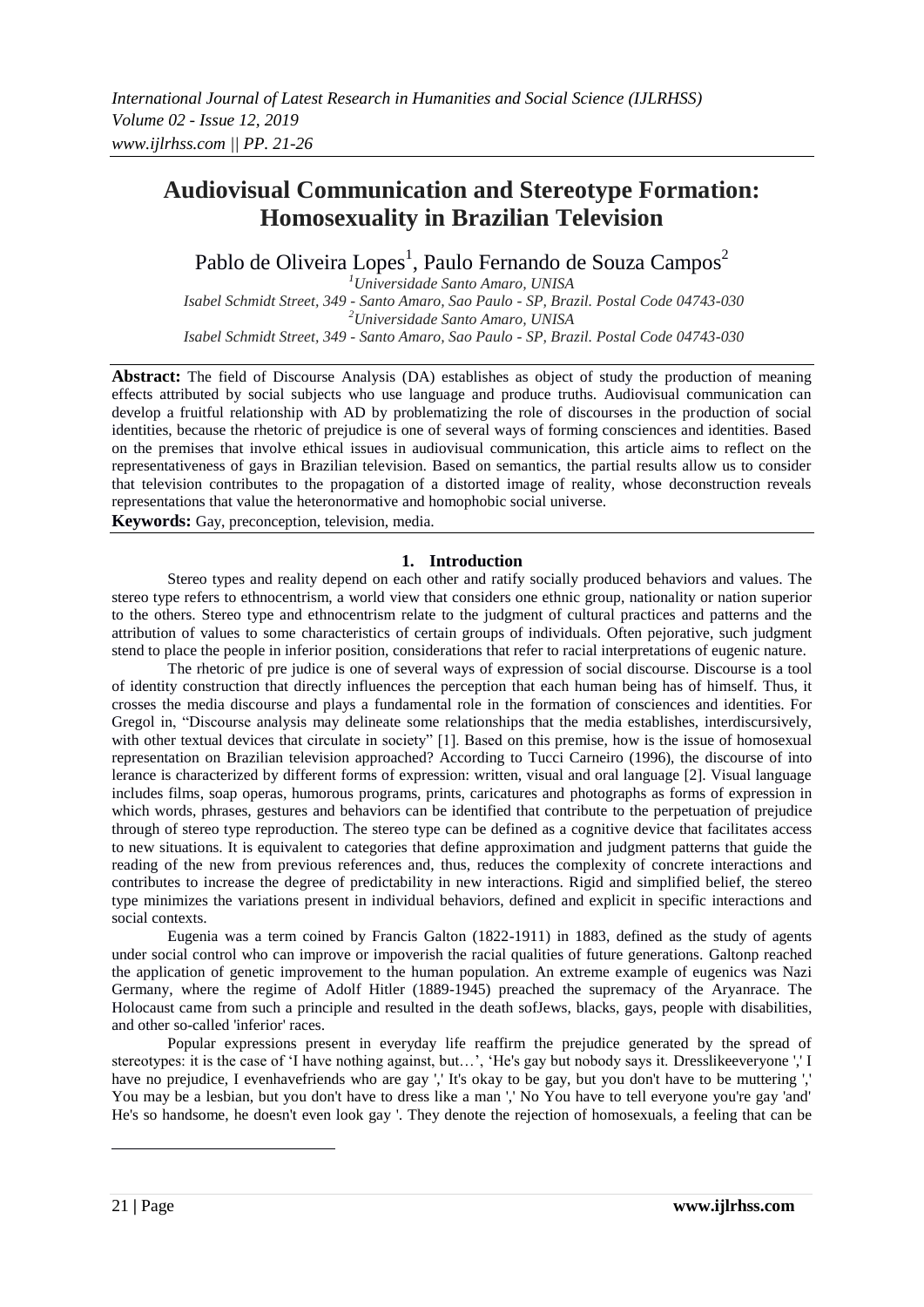## *Volume 02 - Issue 12, 2019*

#### *www.ijlrhss.com || PP. 21-26*

explicit or veiled. Camouflaged homophobia appears as a refusal to accept that homosexuals are human beings equal to heterosexuals. Homophobics prefer not to keep in touch with homosexuals. The homophobic attitude, in general, is accompanied by the phrase 'I have nothing against it, but…'. In this sense, it is possible to consider that there is usually a religious discourse, with strong moral appeal, linked to stereotypes such as 'homosexuals are almost always promiscuous'.

The quoted sentences have an impact on media production, especially on audiovisual communication. In this sense, it is worth asking how mass media, especially television, influence the manufacture of stereotypes about gay men.

The expansion of these constructions and stays goes back to health and medical aspects, as homosexuality has already been considered a disease. In 1952, the American Psychiatric Association published in its first Diagnostic and Statistical Manual of Mental Disorders that homosexuality was a disorder, leading several scientists to try to prove that there was a mental disorder in gay men. Lacking proof in 1973, the same association removed the sexual option from the list of mental disorders."Another cause of hostility to homosexuality was its classification as pathology by the medical community of the 19th century. In the early twentieth century homosexuality was included in the field of mental illness and clinics were created to treat homosexual patients. The combination of medical insight with the emerging ideas of racial purity and eugenics in the 1930s had disastrous consequences: nearly 20,000 male homosexuals, identified by a pink triangle, were killed in Nazi concentration camps" [3].

In 1975, the American Psychological Association followed the same path and instructed professionals not to adopt such a stance, avoiding the spread of prejudice. However, the World Health Organization (WHO) included homosexuality in the 1977 International Classification of Diseases (ICD) as a mental illness, but withdrew it in 1990. For this reason, May 17 became International Day against Homophobia.

The long period in which homosexuality occupied the position of mental disorder gave gay men stigmas of disease and later contributed to the emergence of the association between homosexuals and a serious illness of the 1980s: AIDS. The 80's generation faced the disease as a death sentence, the so-called 'gay plague', a term fraught with prejudice and symbolism, which marked anonymous and famous characters.

In June 1981, the United States Center for Disease Control recorded the first cases of a disease that was considered unknown at the time. In 1982, it was given the provisional name of '5H Disease', due to cases identified in homosexuals, hemophiliacs, haitians, heroin users (injecting heroin users) and prostitutes (hookers).

In the same year, health authorities detected the possibility of transmission through sexual intercourse, injecting drug use and exposure to blood and blood products. In Brazil, the first case is diagnosed in São Paulo. The disease is given the definitive name Acquired Immunodeficiency Syndrome (AIDS) or AIDS.

In 1984, the team of French virologist Luc Montagnier isolates and characterizes a retrovirus, a mutant virus that transforms according to its environment, as the cause of the disease. Experts conclude that AIDS represents the final stage of an HIV disease.

Three years later, AZT is the first drug to reduce the multiplication of the virus in the human body. Still in 1987, the World Health Assembly announces December 1 as World AIDS Day. According to 2011 data from Portal Brasil, the reported cases in the country totaled 2,775 in the period, followed by 4,535 in 1988 and 6,295 in the following year. Only in 1991 the free distribution of antiretrovirals begins. The World Health Organization (WHO) already registered 10 million infected people worldwide.

## **2. Homosexuality Throughout History: Homoaffectivityand Homophobia**

There are several records that point to homoaffective relationships, from cave paintings to bodies buried withevidence of homosexual sexual practices andtranssexuality. Historical personalities, who acted in the construction ofcivilization, whether in the arts, science, politics, religion andphilosophy, were homosexual or alluded to in their works. However, the understanding of homosexuality was undermined and influenced by values devoid of critical sense, based on common sense and religious dogma, which eventually encouraged the emergence of a culture of hatred towards homosexuals, which reflected in the social and legal stance in relation to different genres.

Contrary to popular belief, homosexual behavior has not always been seen as wrong. In several ancient civilizations of Asia, Africa, Middle East and South America was considered normal.

"The reason for the change may be based on Judeo-Christian tradition and the interpretations of their Scriptures out of the need to secure the lineage, the Israelites, constantly harassed and threatened by many others, had in fact condemned pleasure and defined homosexuality. as a sin. Thus, from the Middle Ages, homosexual behaviors were included in the fight against all forms of non-normative behaviors. There was a tendency to cluster practices such as witchcraft and the connection with the devil, and groups such as heretics, Jews and homosexuals, into one distinct and threatening category" [4].The term "homoaffectivity" was created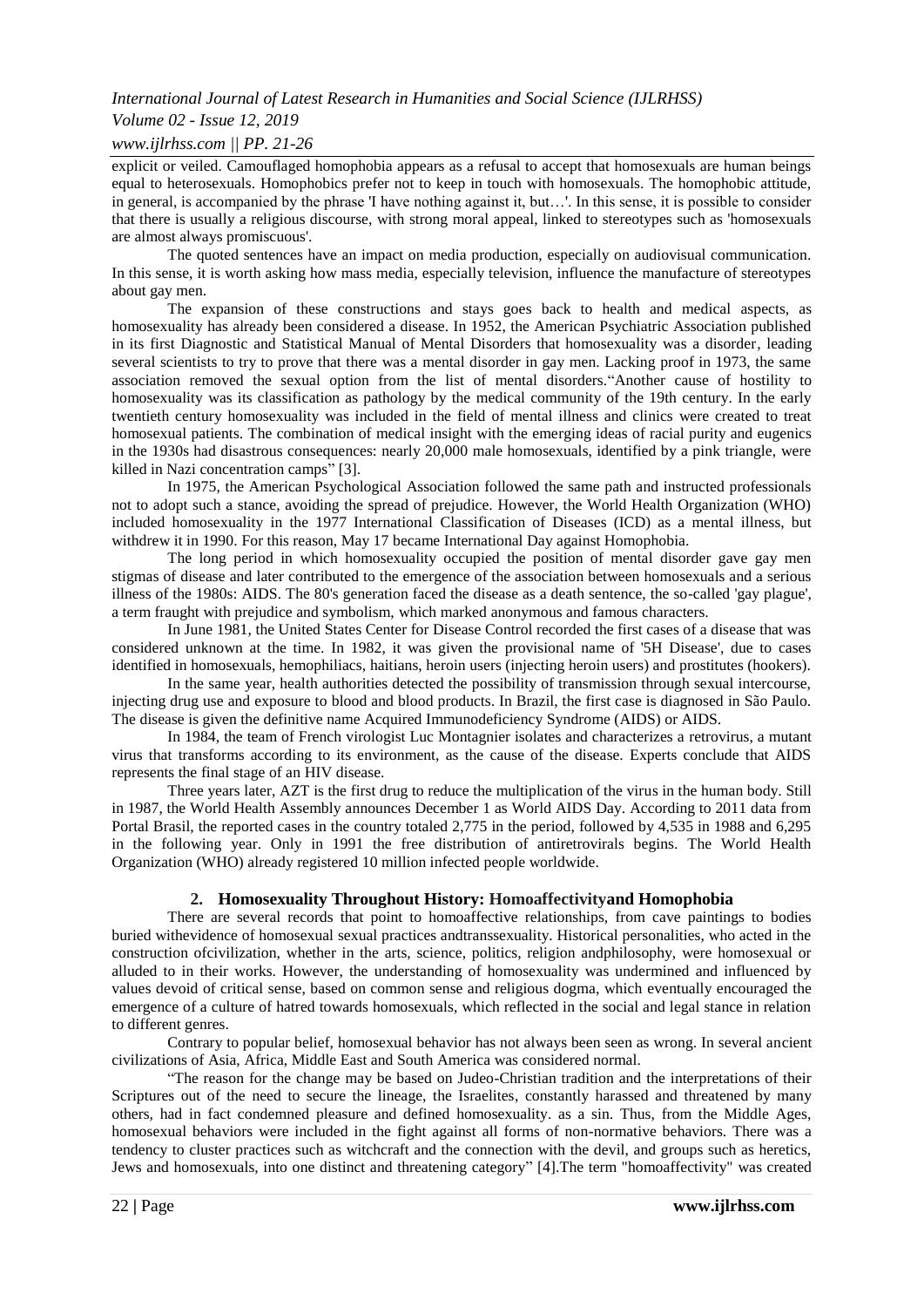## *Volume 02 - Issue 12, 2019*

*www.ijlrhss.com || PP. 21-26*

to include same-sex unions within the framework of the protection of stable union and civil marriage regimes. This is because same-sex marital unions are based on the same romantic affection as opposite-sex unions. The term homoaffectivity was coined by Maria Berenice Dias in order to highlight romantic love (and not brotherly affection) between two people of the same gender [5].

Homosexuality has been the object of strong prejudice throughout human history and, as a result, has come to be regarded by society in general as something "unnatural", a sin or even a disease, deviation or psychological perversion."In ancient times the homosexual relationship was accepted. Even in ancient Greece the heterosexual relationship was purely for procreation. And affection, for the most part, was found in homosexual intercourse. So homosexuality is a reality that has always existed, it is as old as heterosexuality. In primitive societies, sexual relationships between men were a constant and widely accepted practice, institutionalized in culture. This relationship was usually made between an older man and an adolescent (until he reached adulthood), because in this type of relationship one saw the way in which the adolescent would achieve masculinity by excluding his contact with his mother and his mother. of women in general. Some of these practices were also based on the belief that the young would only achieve the fertility necessary for future procreation through their realization" [6].

Only sexual relationships between men are mentioned, and there are not many historical references about women, since the prevailing understanding among men of the time was that one could not talk about sexual intercourse without the presence of a man. Thus, women's sexuality was ignored because of prejudice."The term lesbianism, in turn, also denotes ancient times, has connection with the inhabitants of the island of Lesbos, around 600 a. C., when the poetess Sappho wrote poems describing the beauty of girls, demonstrating that she was attracted to women, the term then took on its current meaning" [7].

According to Poeschl, Venâncio and Costa (2012), the term 'homophobia' was coined by psychologist George Weinberg in 1972 to refer to the contempt of some homosexuals and also to the recovery of certain homosexuals themselves with the same sexuality [8].

Homophobia can occur in a variety of ways, including heterosexism: social institutions, through their discourses on gender and morality, try to maintain the status of groups dominant and deviant, condemning any behavior orrelationship that is not heterosexual. Sexual prejudice is a pre-judgment."Homophobia also continues to manifest itself in the health professions: Studies show that 89% of health-related people show negative reactions (such as embarrassment, rejection, or excessive curiosity) when a patient identifies himself or herself as gay or lesbian. There are several situations where homophobia manifests itself, such as the fact that the partner is not entitled to visits in case of hospitalization of the other in intensive care, not being able to accompany him in the ambulance, and not being entitled to know your state of health" [9].

Also according to Poeschl, Venâncio and Costa (2012), there are differences in the levels of sexual prejudice manifested by individuals: many studies show that women are, on average, more tolerant of homosexuality than men and that female homosexuality is better accepted than male homosexuality [10].

Given the influence of Judeo-Christian religions, the Western world has become homophobic, especially in the Theocratic States (where state and religion mingle). Defending the idea that homosexuality is a sin and goes against God's will, religion has contributed to the spread of prejudice.

### **3. Gays in the Brazilian Soap Opera**

The Brazilian soap opera, like everything else, does not portray reality as it is. It is a fiction, a literary construction, but powerfully influences Brazilian culture.

Regarding the treatment given to gays in the Brazilian audiovisual media, the contrasts produce a harmful meaning to the LGBT community. Homoaffectivity has been with humanity since its inception, making it difficult to accurately determine the first historical or literary reference to the phenomenon. However, it is known that in virtually all civilizations homosexual relations have always been present

Media discourse can also be blamed for the image of homosexuals. In soap operas and series shown on Brazilian television, gay men are portrayed with countless attitudes and are generally effeminate. Characteristics attributed to them give a tone of humor, bringing them closer to the audience, which more easily welcomes funny characters. To conceal or soften what is supposed to be a defect, a caricature is elaborated which, in turn, enters the path of generalization

It is not incorrect to say that gay men can be effeminate and that in some cases they behave similarly to women. Lesbians can also assume male behaviors. However, even if this dimension exists, it should be considered that homosexuals are different in their identities, with personalities built on singular life histories, which leads them to have other bodily, behavioral, struggle and resistance manifestations in relation to normative standards. that rule and manufacture gays. That is to say, there is no fixed identity, but diversity in difference.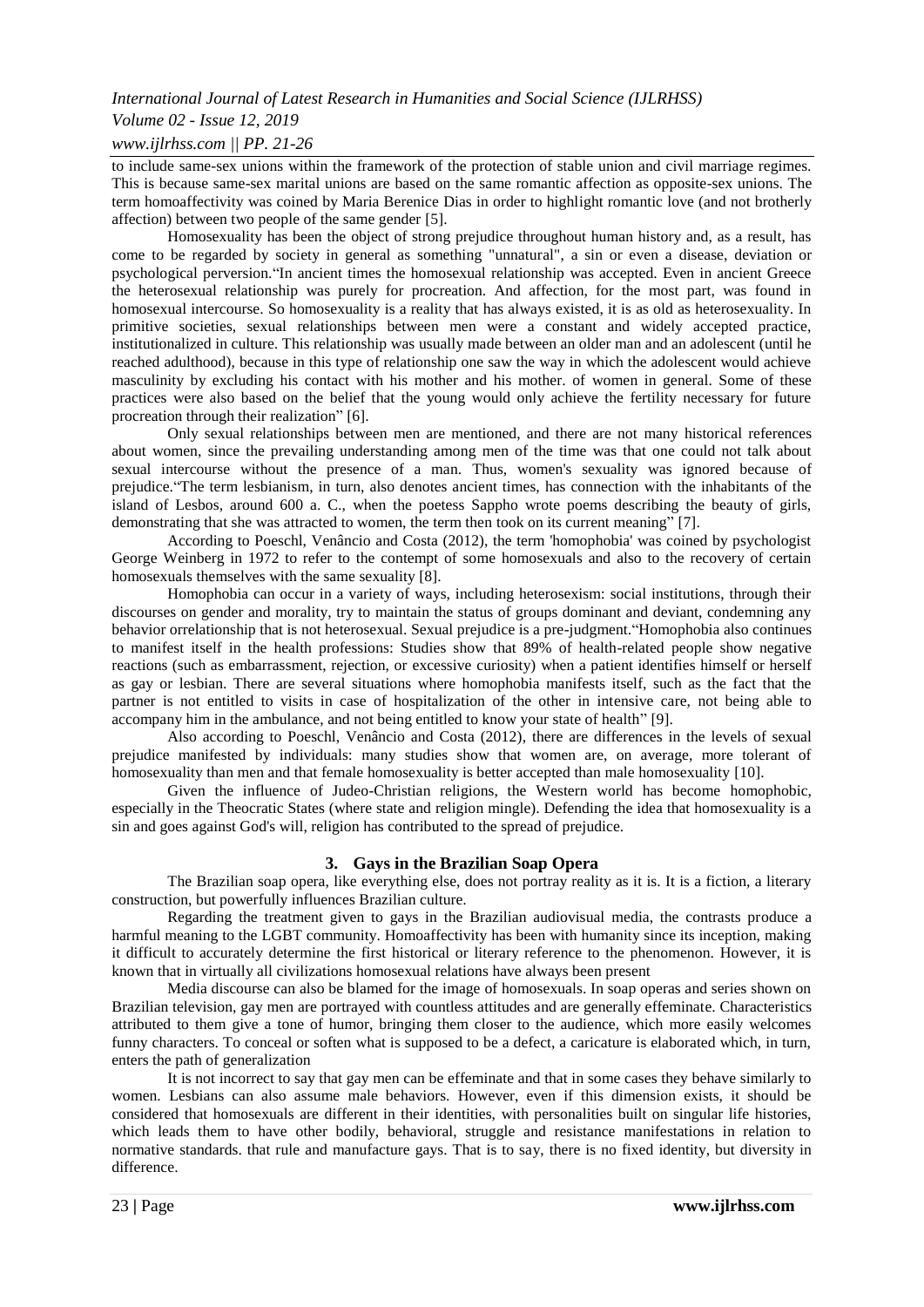## *Volume 02 - Issue 12, 2019*

### *www.ijlrhss.com || PP. 21-26*

Stereotypes followed the homosexuals who lived through the 1980s, when AIDS gained momentum and spread around the world. The association between HIV and gay people undoubtedly came to the realization that all homosexuals were promiscuous. The creation of stereotypes and their reproduction has as one of the foundations precisely the generalization, the creation of labels. Discrimination continues to exist. According to Gianna (2017), a survey conducted by CRT DST / AIDS-SP, in conjunction with the Faculty of Medical Sciences of Santa Casa de São Paulo, in 2011, in São Paulo, men who have sex with men (MSM) and transgender as transvestites and transsexuals are victims of prejudice. Among 1,217 respondents, 33.5% said they had been abused, 15.1% suffered physical assault and 62.3% verbal abuse [11].

Thirty years ago, AIDS was synonymous with death. Nowadays, it is considered a chronic disease and, given the advances in the diagnosis and treatment of the disease, people infected with HIV live with better quality. The current challenge is to promote human rights and prevent new infections in young MSM. In order to meet this challenge, the struggle of lesbian, gay, bisexual, transvestite and transgender (LGBT) rights groups has contributed to the recognition of this portion of the population and the respect of society. Important steps in combating prejudice have already been taken despite existing difficulties. However, it is considered that, given the impact of audiovisual media on the wider social life, greater representation of gays is necessary so that they do not appear only as sick and subjugated.

Thus, without pretending a unilateral interpretation, it is correct to affirm the existence of changes in progress, since Brazilian soap operas have shown same-sex relationships with kissing scenes and caresses, something difficult to imagine, in the 1980s, for example. A recent case was portrayed by the soap opera 'Liberdade, Liberdade', aired by TV Globo in 2016. "Staged by Ricardo Pereira and Caio Blat, the scene is considered to be the first involving sex between two men in braziliantelevision drama" [12]. Similar to the first kiss between two men in the 2014 soap opera Amor à Vida, the scene generated controversy.

The soap opera takes place in 18th century Brazil and depicts habits, customs and perceptions of that historical period. In this context, there is the boldness of the television work to approach a homosexual relationship, something considered a crime in a conservative society and influenced, to a large extent, by religious values. The characters lived by Caio Blat and Ricardo Pereira are in hiding and fear being caught together. The narrative considers that homoaffective relationships existed, but social conventions and moral rigidity imposed huge barriers on gay men, which made it difficult for homosexual citizens to love and work at the time the plot unfolds. Despite these limitations or difficulties, homosexuality has been shown.

"A Força do Querer", 21 hours soap opera, author Gloria Perez, addressed the dilemmas experienced by Ivana, character of actress Carol Duarte, who went through gender transition throughout the plot. Silvero Pereira's character, Nonato, was a transvestite, named after Elis Miranda. Rejected by his family, Nonato went from Ceará to Rio de Janeiro, where he tried to be an artist. Without much acceptance, ended up working as a driver. Fearing stereotypes and prejudice, he hid being a transvestite.The character Ivana does not recognize her own body as her own. She doesn't like her breasts and prefers to wear men's clothes, like her brother's. She seeks psychological support to answer her questions and lives in permanent conflict with her mother, who tries to make her feminine, wear dresses and have a fondness for makeup. Through transsexuality, the author deals with topics such as gender identity and sexual orientation, terms that can cause confusion among viewers, making their discussion meaningful.

Society spreads the belief that the genitals define whether someone is male or female. However, the factor that determines whether a person is male or female is not biological but social. According to Jesus (2012), in biological terms, what determines a person's gender is the size of their reproductive cells (small: sperm, therefore, male; large: eggs, therefore female), and only [13]. This does not define the masculine or feminine behavior of individuals: it is determined by culture, which classifies someone as masculine or feminine. Sex is biological and gender social.

"Contrary to the common belief nowadays, adopted by some scientific strands, it is understood that the experience of a gender (social, cultural) discordant with what one would expect from a particular sex (biological) is a matter of identity, and not a disorder. This is the case with people known as transvestites, and transsexuals, who are collectively treated as part of a group that some call a 'transgender', or more popularly, trans" [14].

Cisgender is the term used to designate the person who identifies with the gender assigned to him or her at birth. Non-cisgender individuals, who do not identify with the gender assigned to them, are called transgender or transgender. According to Jesus (2012), analyzing the diversity of ways of living the gender, two aspects fit the general dimension we call 'transgender', as different expressions of the trans condition. The experience of the genre can occur by: identity (which characterizes transsexuals and transvestites) or functionality (represented by crossdressers, drag queens, drag kings and transformists) [15].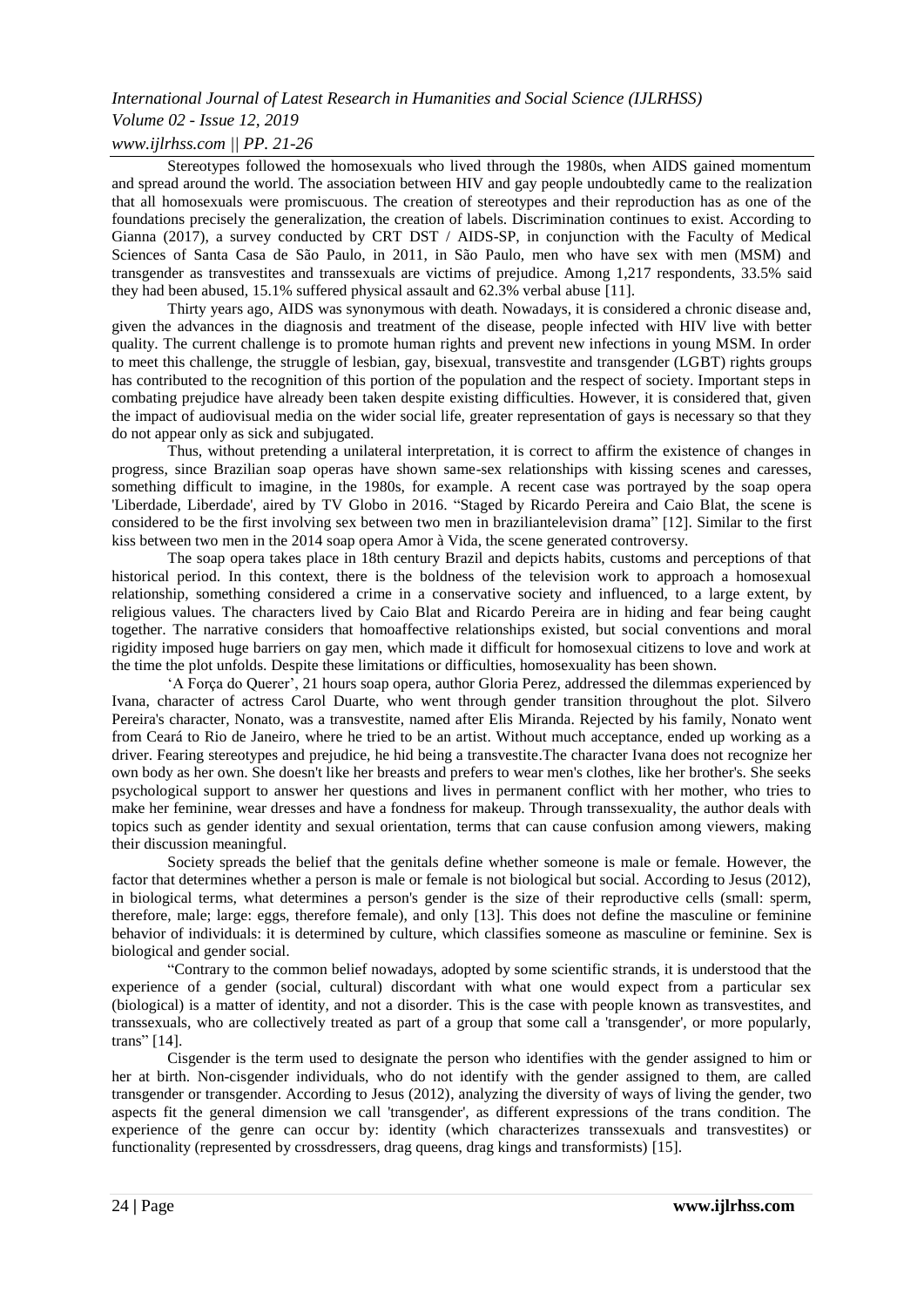## *Volume 02 - Issue 12, 2019*

#### *www.ijlrhss.com || PP. 21-26*

Gender refers to ways to identify and be identified as male or female. Sexual orientation is the affective sexual attraction to someone of some gender. One does not depend on the other. Transgender and cisgender people can have any sexual orientation: heterosexual, homosexual, and bisexual.

Transsexuality is a matter of identity and does not correspond to disease or sexual perversion. "Transgender people often feel that their body is not suited to the way they think and feel, and they want to correct it by adapting their body to their gendered image of themselves" [16].

Transvestites are people who experience female roles but do not identify with men or women, but are part of a third gender. Most transvestites prefer to be treated in females. So, say 'the transvestites'. According to Jesus (2012), it should be noted that not every transvestite is a sex worker. Many are forced into marginality, having sex for money, which is due to stigmatization, discrimination and social exclusion [17].

Historically, the transgender or transgender population is segregated, the victim of prejudice, as the belief in abnormality predominates among a part of society. The fact that one does not identify with the gender attributed to birth relegates such an individual to a category of people that many consider 'abnormal'."Physical, psychological and symbolic violence are constant. According to the international organization Transgender Europe, in the three-year period between 2008 and 2011, three hundred and twenty-five trans people were murdered in Brazil. Most of the victims are transgender women and transvestites. By mid-2012, according to a survey by the Gay Group of Bahia, ninety-three transvestites and transsexuals were murdered"[18].

Crimes are motivated by hatred or aversion to characteristics of the assaulted person, who identifies them as part of a discriminated, segregated group separated from society. Hence the use of the term transphobia to define prejudice and discrimination suffered by transgender people.

In view of the reproduction of stereotypes, the spread of prejudice and discriminatory attitudes against gays, lesbians and transgender people, television plays a relevant role in the debate of ideas that revolve around the subject. Especially when it is known that for 76.4% of Brazilians, TV is the preferred medium. According to Alcântara (2014), this data is part of the Brasileira Brazilian Media Research ", a document prepared at the request of the Presidency to assist in the creation of the Federal Executive's communication and social disclosure policy [19].

Specifically attending to the audience of the 21 hours soap opera, 'A Força do Querer', it is observed how great is the penetration of the newsletter in Brazilian homes and how significant can be its participation in the highlighted issue: according to Peccoli (2017), the average audience for Gloria Perez's plot between April 3 and June 3 this year (9 weeks) on the PNT (National Television Panel) was 32 points, with 49% participation. In São Paulo, the average is 32 points with 47% participation and, in Rio de Janeiro, 34 points with 51% participation [20]. Data from the IBOPE media website show that the aforementioned soap opera is among the most watched programs on Brazilian television.

#### **4. Final Considerations**

It can be considered that television discourse contributes to the construction of gay representativeness in Brazilian society. The participation of such a social segment in the construction of Brazilian identity is the target of television programs and canbe portrayed in a pejorative or notway. Such an approach depends on the speech employed. Words and images may enhance and value cultural and behavioral traits, but may also bederogatory, depending on the context in which they appear. Semantics may be one of the keys to this. According to the ideology of television rhetoric, gays may be recognized as an integral part of the nation's citizenry or may be marginalized.

#### **References**

- [1]. M.R.Gregolin, "Análise do discurso e mídia: a (re)produção de identidades," In Comunicação, mídia e consumo, 4 (11), pp.11-25, 2007.[Online]. Available: [http://www.revistas.univerciencia.org/index.php/comunicacaomidiaeconsumo/article/view/6865/6201.](http://www.revistas.univerciencia.org/index.php/comunicacaomidiaeconsumo/article/view/6865/6201) [Accessed:Jun. 10, 2017].
- [2]. M.L.T.Carneiro, "O discurso da intolerância: fontes para o estudo do racismo," In Fontes históricas: abordagens e métodos, pp. 21-32, 1996.
- [3]. G. Poeschl, J. Venâncio, D. Costa, "Consequências da (não) revelação da homossexualidade e preconceito sexual: o ponto de vista das pessoas homossexuais,"In Psicologia,26(1), 2012.[Online]. Available[:http://www.scielo.mec.pt/scielo.php?script=sci\\_arttext&pid=S0874-20492012000100003.](http://www.scielo.mec.pt/scielo.php?script=sci_arttext&pid=S0874-20492012000100003) [Accessed: Jun. 10, 2017].
- [4]. T. C. Mesquita, "O reconhecimento das relações homoafetivas e a possibilidade do casamento,"jusbrasil.com.br. [Online].Available: